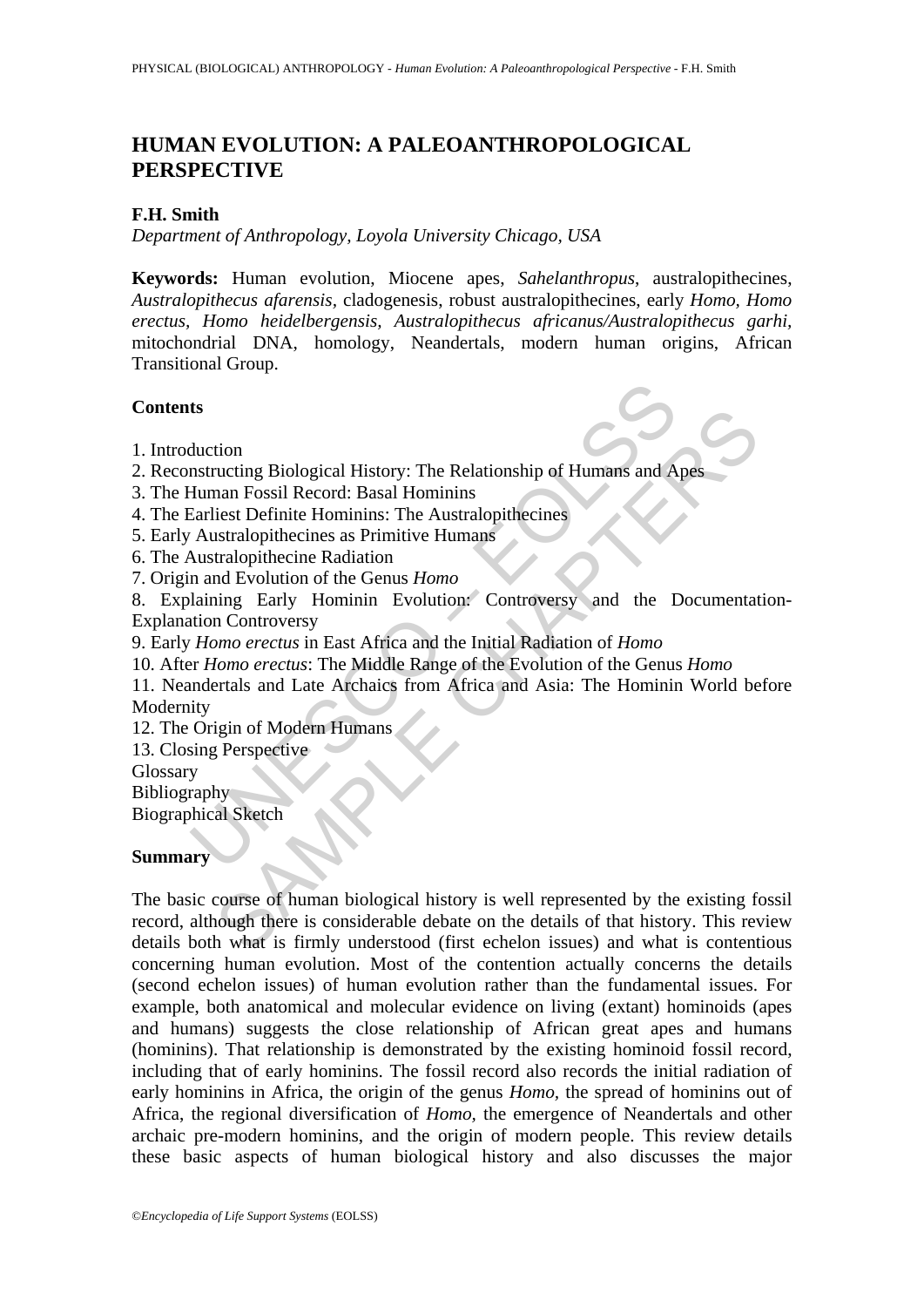controversies and the theoretical differences that underlie different perspectives. Particular attention is paid to discussing the morphological characteristics that are important in interpreting fossils and how those characteristics are viewed by different theoretical perspectives. Major controversies discussed are: the hominin status of African hominid fossils dating between about 7 and 4.4 ma (million years ago); details of the phylogeny of the australopithecines, particularly the robust australopithecines; the origin of the genus *Homo*, and the origin of modern humans. The major theoretical models suggested to explain the major events in human evolution are also discussed.

### **1. Introduction**

Example through through through through through through through through through through through through through through through through through through through through through through through through through through throug Im the classic application of comparative anatomical analysis to bumans<br>st relatives in the biological order Primates (particularly in the superfan<br>ea, which comprises all living and fossil apps, including humans)<br>comparat Scientific knowledge concerning the biological history of humans is based on extensive amounts of data taken from numerous scholarly disciplines. Some of these data are derived from the classic application of comparative anatomical analysis to humans and their closest relatives in the biological order Primates (particularly in the superfamily Hominioidea, which comprises all living and fossil apes, including humans). In addition, comparative genetic data on the Hominoidea (hominoids) have also played a significant role in the current understanding of human phylogeny, in some cases corroborating the data from anatomy and in other cases presenting somewhat different patterns. Genetic data have even been extracted from some fossil human remains, but these are quite late and are only relevant to the issue of the origin of modern people. Also the last half-century has witnessed major developments in the establishment of more accurate chronological frameworks, judicious use of models based on selected non-human primates and recent human populations to understand earlier human population dynamics, interpretation of archaeological data in the context of human biological evolution, and ability to extract better paleoecological information from pertinent fossil-bearing deposits. However, despite the importance of all this information, the most important data relevant to understanding the course of human evolutionary history is the most direct evidence we have of that history: the human fossil record. Though data from other sources will be used in supporting roles, this essay focuses on human evolution as demonstrated by the fossil record.

### **2. Reconstructing Biological History: The Relationship of Humans and Apes**

Patterns of biological relationships are reflected in the shared possession of homologies among organisms. Homologies are similarities in structures that are derived from common ancestry and can be identified through either anatomical or molecular biological (genetic) analyses. A series of molecular studies over the last few decades has conclusively demonstrated that humans and apes are more similar to each other genetically than any of them is to any other organism (including other Primates). These molecular data confirm a conclusion long held on the basis of anatomical structures: humans and apes are part of the same evolutionary clade, distinct from other such clades. This closeness in terms of biological history is reflected in the classification of all apes and humans in the same superfamily, the Hominoidea. However, the genetic data have provided some surprises as well. Traditionally, hominoids have been divided into three families: Hylobatidae (lesser apes – the gibbons and siamangs), Pongidae (great apes – orangutans, gorillas, chimpanzees, and bonobos), and Hominidae (humans) largely on the basis of anatomical distinctions. However, the molecular data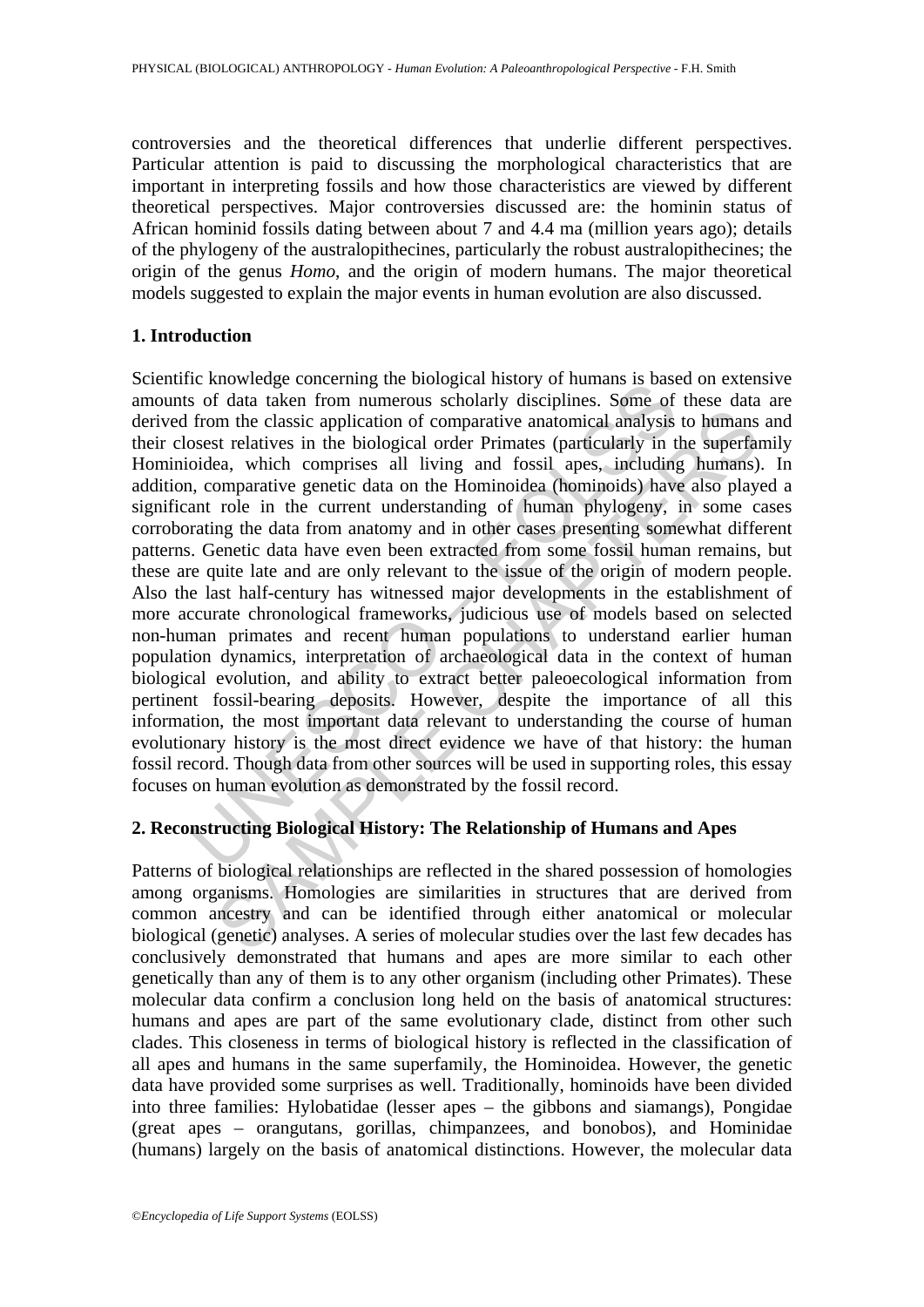demonstrate that the traditional family level division of Hominidae (human) from Pongidae (great ape) is no longer appropriate, because humans and African great apes (gorillas, chimpanzees, and bonobos) form a closer group genetically than do African and Asian great apes. While there are other ways to deal with this taxonomically, what seems to be the most appropriate taxonomy is presented in Table 1. The major changes, compared to the traditional taxonomy, are that: (1) all great apes are now included in the family Hominidae (traditionally the family reserved for humans), (2) the family "Pongidae" is invalid, (3) orangutans and their specific ancestors are classified in the subfamily Ponginae of the Hominidae, (4) the extant African great apes and humans are classified in the subfamily Homininae of the Hominidae, and (5) gorillas, chimpanzees/bonobos, and humans and their specific ancestors are placed in separate tribes of the Homininae: Gorillini, Panini, and Hominini respectively. Thus the term hominin refers to extant and fossil humans; hominine refers to members of the African ape/human clade; hominid refers to members of the great ape/human clade; and hominoid retains its traditional meaning. This classification will be used in this chapter.

| Family        | <b>Subfamily</b> | <b>Tribe</b> | <b>Genus</b>       |
|---------------|------------------|--------------|--------------------|
| Proconsulidae |                  |              | Proconsul          |
|               |                  |              | Kamoyapithecus     |
|               |                  |              | Rangwapithecus     |
| Hylobatidae   |                  |              | Hylobates          |
| Hominidae     | Kenyapithecinae  |              | Afropithecus       |
|               |                  |              | Morotopithecus     |
|               |                  |              | Kenyapithecus      |
|               |                  |              | Otavipithecus      |
|               | Oreopithecinae   |              | Oreopithecus       |
|               | Dryopithecinae   |              | Dryopithecus       |
|               | Ponginae         |              | Pongo*             |
|               |                  |              | Sivapithecus       |
|               |                  |              | Ankarapithecus     |
|               |                  |              | Gigantopithecus(?) |
|               | Hominae          | Panini       | Pan*               |
|               |                  | Gorillini    | Gorilla*           |
|               |                  |              | Samburupithecus(?) |
|               |                  | Hominini     | Homo*              |
|               |                  |              | Sahelanthropus(?)  |
|               |                  |              | Orrorin (?)        |
|               |                  |              | Ardipithecus       |
|               |                  |              | Kenyanthropus(#)   |
|               |                  |              | Australopithecus   |
|               |                  |              | Paranthropus(#)    |

Table 1. Classification of the superfamily Hominoidea (order Primates). Note that only selected fossil genera are included. Genera marked with an asterisk (\*) are genera with extant species. A question mark (?) indicates uncertain placement, and a (#) indicates genera that have uncertain validity.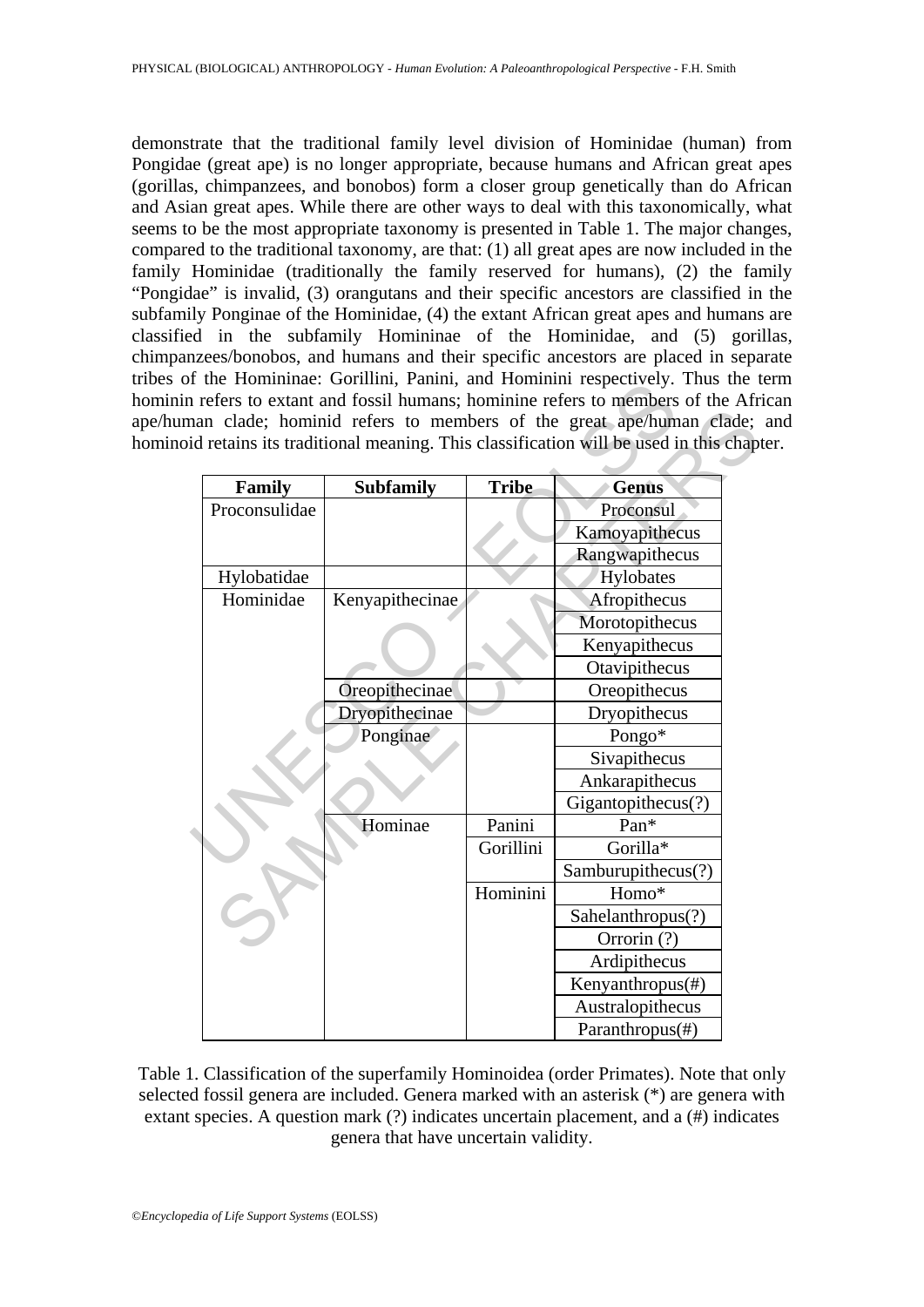To the cancular members. These readures and retate to emalated im<br>trapet limb in hominoids which underlies their suspensory loce wrist is adapted for mobility, for example in the reduced ulnar softer hand, some parts of t Fitst is adapted for mobility, for example in the reduced ulnar styloid procer hand, some parts of the hominoid body are adapted to greater stability and the elbow and the lower back, in which the number of lumbar vertebra On cursory examination, the anatomical similarity that defines the hominoids as a uniquely related group may not appear obvious, due mainly to the rather unique course of human evolution since their split from other hominoids. Extant humans exhibit a series of anatomical features relating to their development of obligate bipedalism, extensive degree of encephalization, and loss of ape-like characters in the dentition (canine complex) and face that gives them a distinctive appearance compared to other hominoids. However, there is a suite of somewhat less obvious anatomical homologies that reveals the close biological relatedness of all hominoids and justifies their placement in a common subfamily. For example, all hominoids have a pectoral girdle in which the scapulae are place at the lateral rear of a relatively broad thorax, a comparatively elongated clavicle, a rounded humeral head, and a trapezius muscle that attaches to the clavicle. These features all relate to enhanced mobility of the shoulder/upper limb in hominoids which underlies their suspensory locomotor pattern. Also the wrist is adapted for mobility, for example in the reduced ulnar styloid process. On the other hand, some parts of the hominoid body are adapted to greater stability. These include the elbow and the lower back, in which the number of lumbar vertebrae is reduced and their form is altered to stabilize the back. Hominoids also lack external tails, but rudimentary caudal vertebrae remain. There are other features, but perhaps the most distinctive unique defining homology of hominoids is the form of their mandibular molars. Hominoids all exhibit a pattern on the occlusal surface of their molars termed the "Dryopithecine" or Y-5 pattern. Basically the cusps and fissures of these molars are arranged so that the five (often four) cusps are separated by fissures that form a Y pattern (or an X or **+** depending on which cusps are in contact). No other organisms exhibit this molar pattern, or the complex of other features that have been identified as distinctive for hominoids. But apes and humans, both fossil and extant forms, do. Thus from a biological standpoint, the Hominoidea is a clearly defined group, and humans are unquestionably hominoids. This means we are unequivocally a branch of the ape family tree, albeit a highly modified twig.

Based on this complex of features, it is possible to generally outline the origin and pattern of evolution within the Hominoidea, although many details are not totally clear. Both the molecular and morphological data provide strong evidence that hominoids should have a monophyletic origin distinct to the superfamily. From a scientific perspective, the human-ape connection and the monophyly of hominoids can be established as a hypothesis, and the test of this hypothesis rests on the pertinent fossil record. The earliest group of animals that exhibit a combination of some of the defining hominoid features is the genus *Proconsul*, found in East Africa during the first half of the Miocene. There are four or five species of proconsuls that span the time range from ~23 – 14 million years ago (ma), but a related form (*Kamoyapithecus*) extends back to 26 ma. In body size they range from ~8 to 90 kg, basically from the size of a gibbon to that of a female gorilla or male chimpanzee. The proconsuls have the hominoid molar pattern, lack a tail, exhibit hominoid features of stability in most joints, and have an overall cranial and dental anatomy like living apes. However, they are primitive compared to most hominoids in that they seem to be generalized quadrupeds lacking the adaptations for mobility that characterize hominoids. The genera *Proconsul* and *Kamoyapithecus*, possibly along with a few other genera, are classified in the family Proconsulidae (see Table 1); and this family, on the basis of its morphological pattern, can be viewed as incipient hominoids. There is some debate as to whether the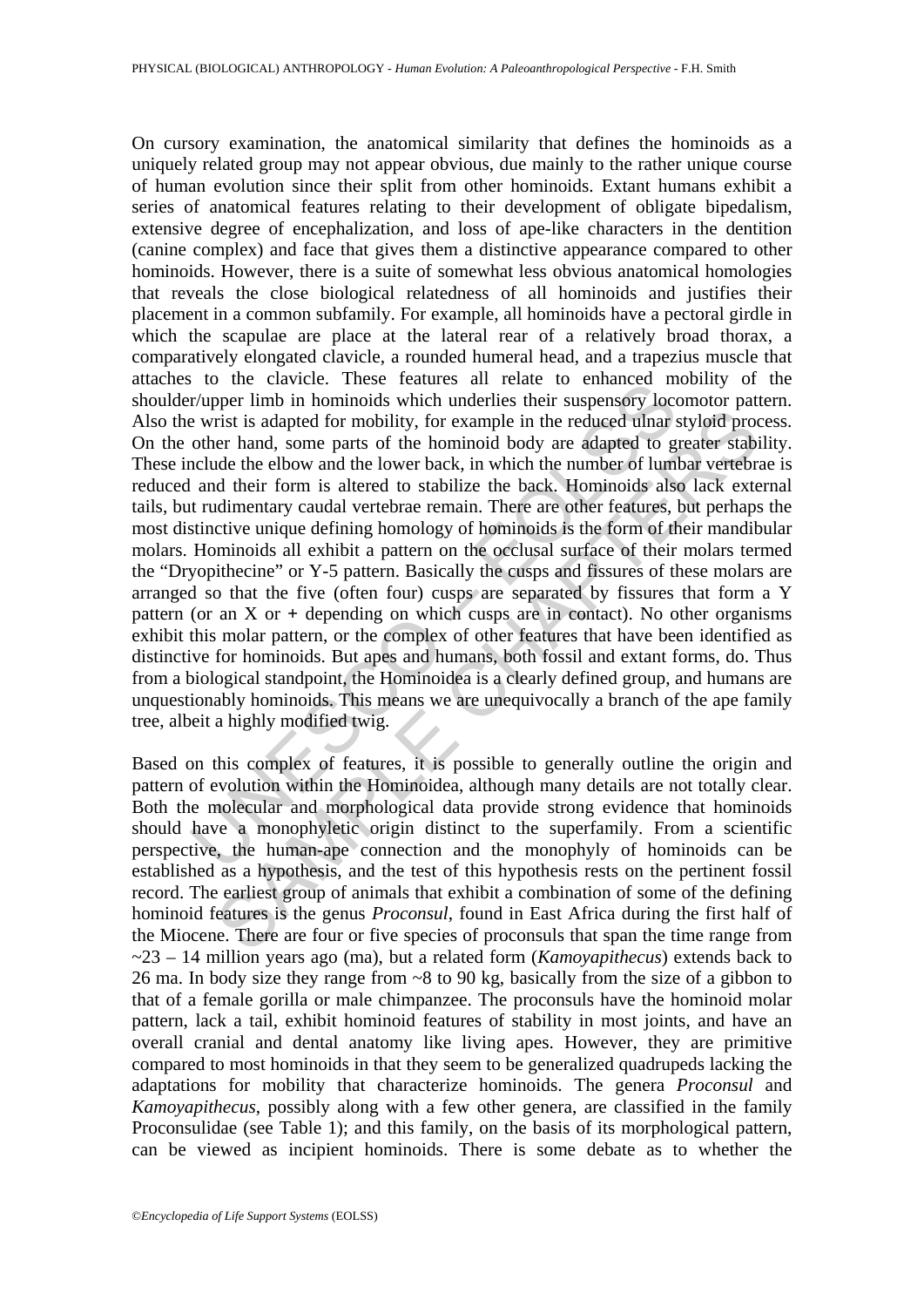proconsuls could be the actual basal hominoid stock, but even if they are not, that basal stock would have had to be very much like them. Additionally, a 26-28 ma origin of hominoids would make sense in the light of molecular evidence, rendering the proconsuls good candidates for representatives of the incipient hominoid radiation. This and the other information discussed shortly add strong credence to the idea of a monophyletic origin for hominoids.

becaus an *deringulatedus*, since similarizes to Arithmar given<br>assed on the presence of any shared derived homologies between<br>ess. These forms apparently postdate the divergence of the less<br>tidae) from the great ape clad By 20 ma, some African apes appear to have developed more typically hominoid body form. The genus *Morotopithecus* from Uganda is poorly known but apparently had developed many of the joint mobility features and the lumbar vertebral anatomy characteristic of extant hominoids. Later African genera (17-14 ma), such as *Afropithecus* and *Kenyapithecus*, show some similarities to African great apes, but this is not based on the presence of any shared derived homologies between them and hominines. These forms apparently postdate the divergence of the lesser apes (family Hylobatidae) from the great ape clade but not the division between hominines and pongines (see Table 1). At  $\sim$ 17 ma, a permanent land contact is established between Africa (including the Arabian Peninsula) and Asia, providing the first opportunity for apes to spread from their natal continent into Eurasia. Several hominid genera appear in the Eurasian record after 17 ma, including the European genera *Dryopithecus* and *Graecopithecus*, and the Asian genera *Ankarapithecus, Sivapithecus,* and *Gigantopithecus.* At its height, the Miocene ape radiation covered most of Africa and a wide belt of forested areas from Spain to China and was represented by some 20 hominoid genera.

These forms apparently postdate the divergence of the lesser apps (face) from the great ape clade but not the division between hominines see Table 1). At  $\sim 17$  ma, a permanent land contact is established between the dud Some Asian genera, particularly *Sivapithecus,* appear to share some derived homologies with orangutans, particularly in the skull and teeth. Among these are an Asian subnasal pattern, narrow interorbital area, concave lateral facial profile, and complexly wrinkled occlusal enamel on the molars. *Sivapithecus* is considered to be less derived than *Pongo,* but the genus is clearly a part of the orangutan (pongine) clade. *Sivapithecus* is found in the Siwalik Hills of India and Pakistan from  $\sim$  12.5 to 8 ma, and a morphologically similar genus, *Ankarapithecus*, comes from Turkey at ~ 10 ma. Molecular studies indicate that the Asian/ African clade split occurred between 16 and 10 ma, and the chronology and morphology of *Sivapithecus* and *Ankarapithecus* are consistent with the molecular divergence data. A possibly related genus, *Gigantopithecus,* is probably the largest ape to have ever lived, and its presence in China at 400 000 years ago (400 ka) makes it one of the latest surviving extinct apes known.

The European genus *Dryopithecus* is distributed in several species from Spain to Georgia and ranges in age from ~13 to 8 ma. Cranial features, including the subnasal morphology and facial form indicate membership in the African great ape (hominine) clade. But in reality, the hominine clade is not easy to define precisely, because it is characterized by few derived homologies. The subnasal and cranial patterns (broad interorbital, straight or convex lateral facial profile) appear to be primitive retentions, and many of the derived features hominines exhibit do not preserve in fossils. Postcranial anatomy suggests a body form similar to extant hominids, but in some ways *Dyopithecus* is seen as intermediate between modern and more primitive apes. The mosaic of morphology has lead to the classification of *Dryopithecus* and related forms in a separate subfamily, the Dryopithecinae, but similarity to the Homininae has led to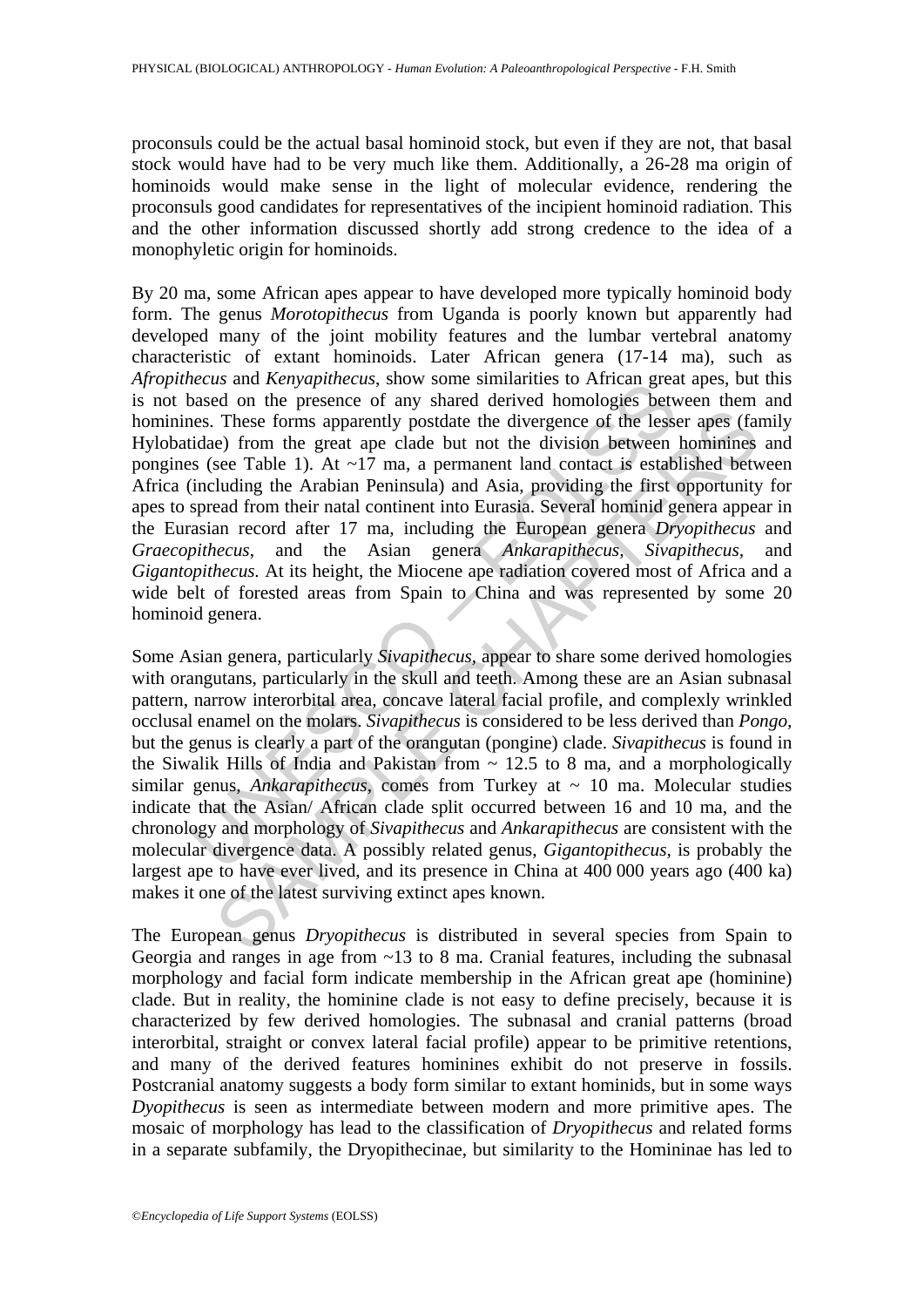the suggestion that the hominine clade may have evolved in Europe, in the form of a drypothecine, and migrated back to Africa. At the current time, however, the area of origin of the African great ape clade is not determinable.

The ape fossil record in Africa itself after about 14 ma is sparse. It is tempting to think that some of the apes living between  $\sim$ 17 and 14 ma in Africa might be members or precursors of the African ape clade, but aspects of their morphology are too primitive to make a strong claim. The same is true for the gracile *Otavipithecus* mandible, the only fossil ape known from southern Africa (Namibia) dated to ~12 ma. The only somewhat convincing fossil member of the hominine clade in Africa during the period from 17 to 7 ma is a partial 9.5 ma maxilla from Kenya assigned to its own genus, *Samburupithecus.* The upper premolar and molar form in this specimen is similar to the condition in gorillas, and *Samburupithecus* is often considered a gorilla ancestor. Despite the sparseness of the record, the African ape clade is certain to have derived from the stock represented by the non-pongine hominid forms discussed above. This is based in large part on molecular and anatomical data from living hominids, but it is also supported by the morphology of the earliest members, or possible members, of the human (hominin) clade. Thus the morphological pattern of the earliest hominins provides solid support for the hypothesis that hominins are derived from the African ape lineage.

# **3. The Human Fossil Record: Basal Hominins**

*upmetas.* The upper pentota and notation and notion in this spectment<br>in in gorillas, and *Samburupithecus* is often considered a gene the sparences of the record, the African ape clade is certain to<br>stock represented by in expansions of the record, the African ape clade is certain to have der<br>expanses of the record, the African ape clade is certain to have der<br>eyes part on molecular and anatomical data from living hominics, but it is<br>type The genus *Australopithecus* was used for the earliest hominins for most of the last half of the twentieth century. From 1978 until a decade ago, the taxon *Austalopithecus afarensis* was generally considered the most primitive known hominin and the root of subsequent human evolution. The primitive morphological pattern of *A. afarensis* compared to later hominins is well documented, representing as it does a mosaic of ape features combined with ape-reminiscent, general hominin and specifically australopithecine characters. However, beginning with the 1994 recovery of fragmentary fossils from Aramis in the Middle Awash of Ethiopia, a series of possible hominins have been found that date earlier than *A. afarensis* and are more primitive―meaning more ape like. The question for these remains is whether they are representatives of the hominin or another hominine clade. Unfortunately most of these finds are either a collection of relatively fragmentary pieces or a single specimen, and many are distorted in some significant way.

The earliest-dated potential hominin comes from the one region of Africa to yield early hominins that is not associated with the East African rift valley system or in South Africa. At the locality of Toumai in north central Chad, a single skull and a half mandible were recovered in 2001. Based on a biostratigraphic correlation to the Namata Formation at Lothagam, these specimens are estimated to date between 6.4 ma and 7.5 ma. An age anywhere in this range would make these two specimens, assigned to the taxon *Sahelanthropus tchadensis,* the oldest members of the hominin clade known to date. Several features are claimed to demonstrate *Sahelanthropus'* hominin status, including: presence of a small canine with apical wear (unlike apes), a relatively orthognathic face, a more horizontal orientation of the nuchal plane, and a more centrally located foramen magnum. On the other hand, the skull has a very small cranial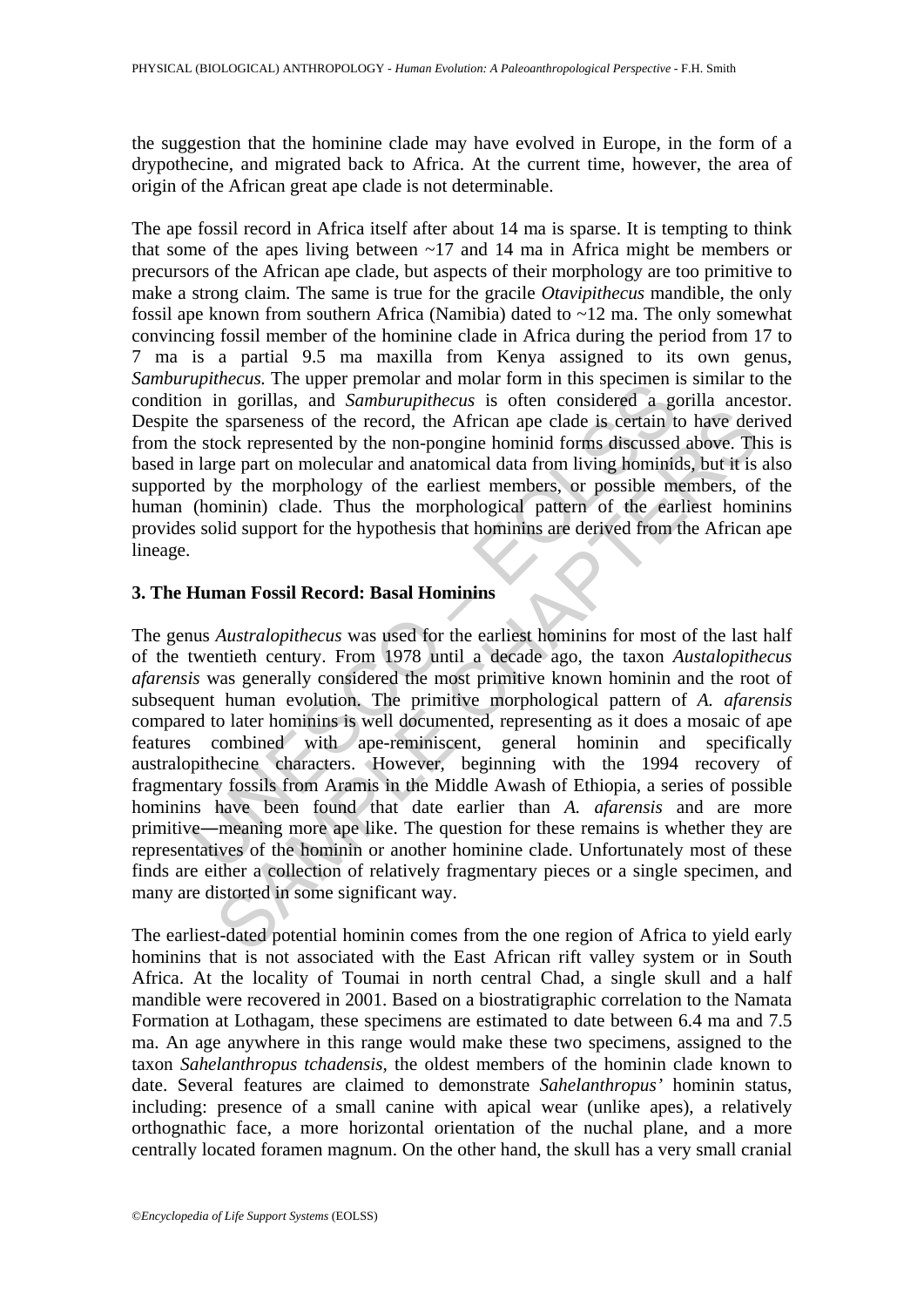capacity (320-380 cm<sup>3</sup>) which is chimpanzee or bonobo sized and much smaller than any australopithecine. The small brain, as well as a pronounced supraorbital torus, evidence for distal wear on the canine, a flat mandibular fossa and a compound nuchal crest, has lead to claims that *Sahelanthropus* might represent an ape rather than a hominin. Since its age is similar to the molecular biological estimate of 5-8 ma for the African ape/hominin split, it might well be that the mosaic of features *Sahelanthropus* exhibits is to be expected for a very early hominin, but the problem is the same morphology might be expected for a form in the line before the split or from a closely related non-hominin clade after the split. Yet another problem is that the skull is markedly distorted and the maxillary canine is broken, both of which make it difficult to be certain what the real morphology of the specimen is. Thus, some degree of uncertainly will surround *Sahelanthropus* until additional specimens are found.

In the Lukeino Formation in northern Kenya, a series of fragmer are dated to 5.6 to 6.2 ma and include the "Lukeino molar" (amolar that is similar to both other possible early hominins and enalyses of several teeth, crania Lukeino Formation in northern Kenya, a series of fragmentary homic<br>dated to 5.6 to 6.2 ma and include the "Lukeino molar" (a lower firs<br>lar that is similar to both other possible early hominins and chimparzees<br>syses of se From the Lukeino Formation in northern Kenya, a series of fragmentary hominine remains are dated to 5.6 to 6.2 ma and include the "Lukeino molar" (a lower first or second molar that is similar to both other possible early hominins and chimpanzees). In 2000, analyses of several teeth, cranial fragments, and some postcranial remains led to the classification of this material into a new taxon, *Orrorin tugenensis*, and the interpretation that this taxon definitely represented a hominin. The strongest argument is based on two femora which exhibit bipedal features in external anatomy (e.g. a medial position of the lesser trochanter, position of the gluteal line and other head/neck features) and internal structure. Other features suggested to link *Orrorin* to hominins include thick occlusal enamel on molars, broad upper central incisor, and an apparently relatively thick mandibular corpus. While these features certainly characterize early hominins, all but the last feature are found in apes as well. An upper canine is large but not strongly projecting. It may also have remnants of a distal cutting blade. Like the other specimens, this canine has a morphology that might align it with other early hominins but cannot totally exclude it from apes, particularly the morphology in females.

The genus *Ardipithecus* has been defined on the basis of two Ethiopian sites: Aramis, dated to 4.4 ma, and the earlier Kadabba (5.2 to 5.8 ma). Most of the samples from both sites comprise fragmentary remains and individual teeth, but there is apparently a yet undescribed partial skeleton. The fauna indicates a forested environment at Aramis, an ecological setting that differs from later early hominin sites. A cranial base fragment from Aramis may have a more anterior placement of the foramen magnum, but this is not certain. The mastoid region of the fragment is highly pneumanized and the mandibular fossa flat―features characteristic of apes but also found in definite early hominins. Other potentially early hominin features include a maxillary canine that is large but more incisiform than is common in apes, but the sectorial form of the mandibular third premolar and the ape-like form of the first lower deciduous molar are more primitive than definite early hominins. Also unlike most other fossil hominids from the late Miocene/early Pliocene, molars are relatively small with thin occlusal anatomy. The latter feature, which is more like extant African apes than early hominins, is possibly an aspect of *Ardipithecus'* forest adaptation. The morphology of the partial skeleton, when published, should clarify whether this genus represents the hominin or another closely-related hominine clade.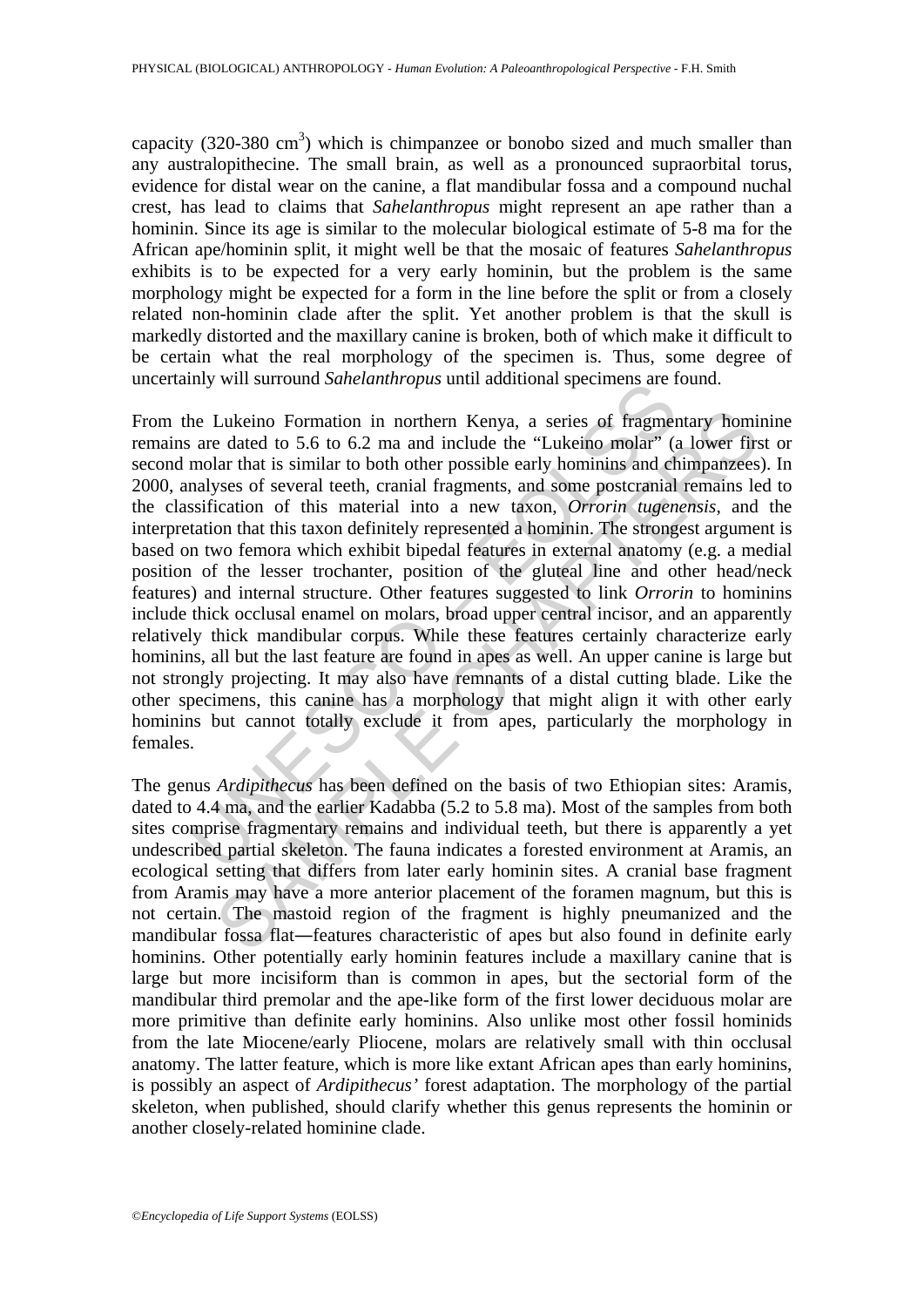Eu will each that during the recovery of admininar sperimers will each<br>tst, these specimens ranging from  $\sim$ 7 to 4.4 ma provide a concrete<br>ininines are present in Africa during this period. For each of the e<br>made for homi ines are present in Africa during this period. For each of the examples a<br>
le for hominin affinities, which, if true for all of them, would almost do<br>
epth of the human lineage. In either case, these remains demonstrate<br>
t Although there are a few other fragmentary specimens that predate  $\sim$  4.5 ma, the two remaining significant pieces are both small mandible fragments from the sites of Lothagam and Tabarin, both from Kenya and dating from 5 to 5.8 ma. Both are fragments of posterior mandibular bodies with one (Lothagam) or two (Tabarin) molars preserved. The teeth are like those of the australopithecines in shape and have thick occlusal enamel. The mandibular corpus of Lothagam has close similarity with *Pan* but seems to reflect a shorter face like early hominins. These specimens may well be early hominins, but the fact that they are only small fragments makes a certain attribution to the human clade untenable. In fact, essentially the same issue pervades the assessment of all these potential Miocene/early Pliocene hominins. Although each of the specimens/samples discussed above could be hominins, there are uncertainties associated with each that only the recovery of additional specimens will resolve. At the very least, these specimens ranging from ~7 to 4.4 ma provide a concrete demonstration that hominines are present in Africa during this period. For each of the examples a case can be made for hominin affinities, which, if true for all of them, would almost double the time depth of the human lineage. In either case, these remains demonstrate the difficulties to be faced in unequivocally recognizing the beginnings of that lineage.

- -
- -
- TO ACCESS ALL THE **28 PAGES** OF THIS CHAPTER, Visit: http://www.eolss.net/Eolss-sampleAllChapter.aspx

#### **Bibliography**

Antón, S. (2003). Natural history of *Homo erectus. Yearbook of Physical Anthropology* **46**, 126-170. [A comprehensive discussion of *Homo erectus*].

Clark, G. and. Willermet K. Eds. (1997). *Conceptual Issues in Modern Human Origins Research.* New York: Aldine De Gruyter. [A collection of papers dealing with various issues concerning modern human origins].

Delson, E., Tattersall I., Couvering J. Van, and Brooks A. Eds. (2000). *Encyclopedia of Human Evolution and Prehistory.* New York: Garland. [Contains good, relatively short articles on most major topics in human paleontology and paleontological theory. Articles written by a wide range of experts].

Dunsworth, H. and Walker A. (2002). Early genus Homo. *The Primate Fossil Record.* (ed. W. Hartwig), 419-435. Cambridge: Cambridge University Press. [Thorough general discussion of the early evolution of the genus *Homo*].

Fleagle, J. (1999). *Primate Adaptation and Evolution.* Second Edition. New York: Academic Press. [A very good general discussion of Miocene ape and human morphology and evolutionary patterns, plus a good consideration of some theory].

Hartwig, W. (Ed.) (2002) *The Primate Fossil Record.* Cambridge: Cambridge University Press. [Has good general articles on Miocene ape and human fossil records. Most articles written from a historical perspective].

Klein, R. (1999). *The Human Career. Human Biological and Cultural Origins.* Second Edition. Chicago: University of Chicago Press. [An excellent general consideration of human evolution from the origin of